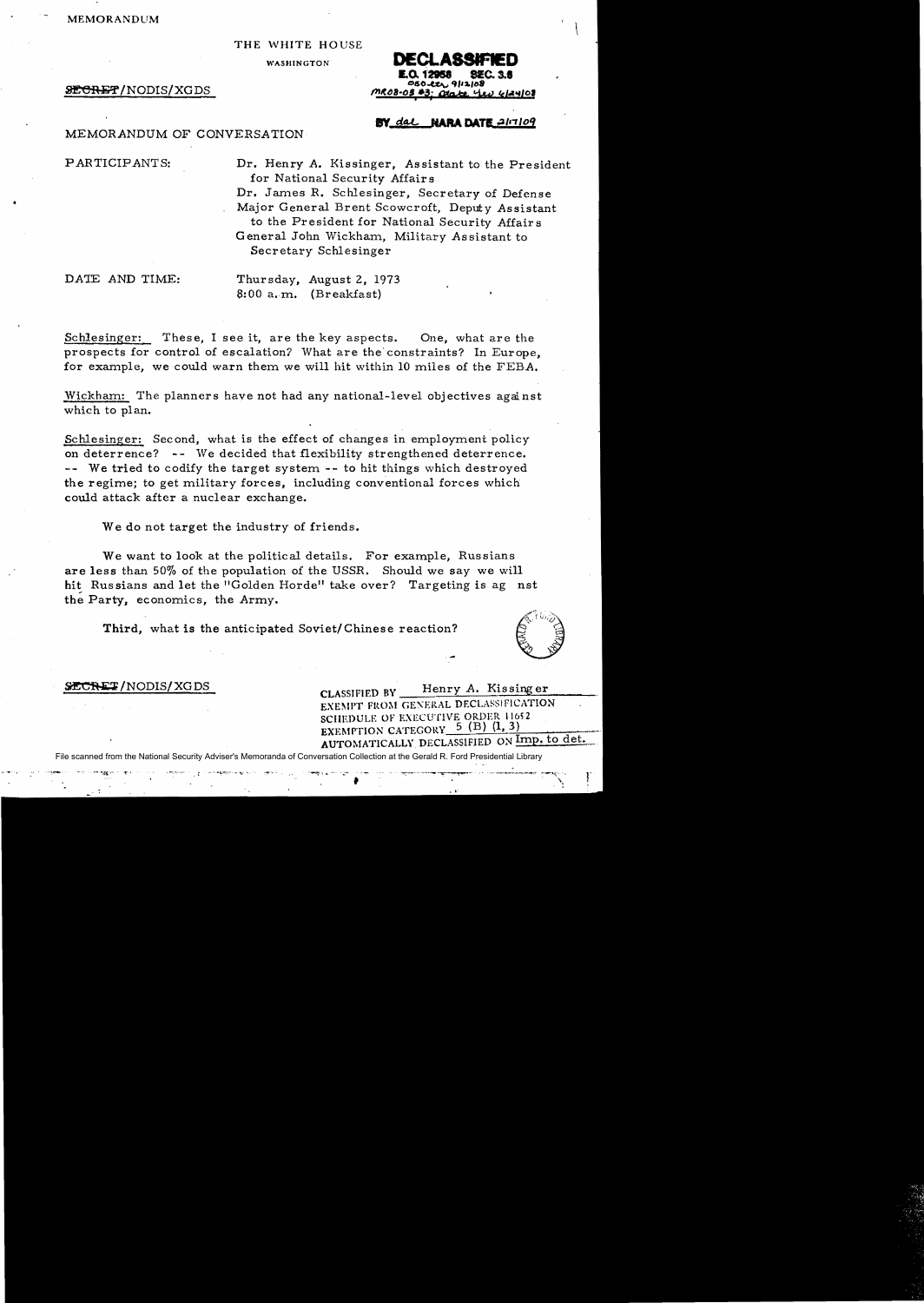$\mathbf{r}$ 

..

Damage limitation by force of arms is not likely, given the possibility of secure second strikes. Therefore there is an inducement toward this method of limiting damage.

Soviet declaratory policy would probably oppose on this.

We have broken the targets into packages to play with. There is no practical way to get complete flexibility.

If the policy is approved, it will take two years to complete the change in plans.

Fourth, allied reaction. They will be concerned about any possible decoupling.

The Europeans think an attack on Soviet cities is not a very credible option for an attack on Europe. Therefore they would support broadened options which are credible.

Kissinger: What we need are options which the President has beforehand. When a crisis comes, there is not time to figure these things out. We can't wait two years either.

Schlesing er: There is the big problem with the troops that executing the options will degrade the SlOP.

Kissinger: I am impressed with your work. What we need is the details.

Our declaratory policy is now ahead of our ability to execute.

I am comfortable for the moment with what the Secretary has said as declaratory policy.

Schlesinger: We myst leave uncertainty in the Soviets'mind that we might be willing to use· nuclear weapons for something less than direct defense of the United States.

Kissinger: We need a meeting next week on current plans.

Schlesinger: We need a couple of European packages -- an interdiction strike in East Poland, a strike within 10 miles of FEBA.



SECRET/NODIS/XGDS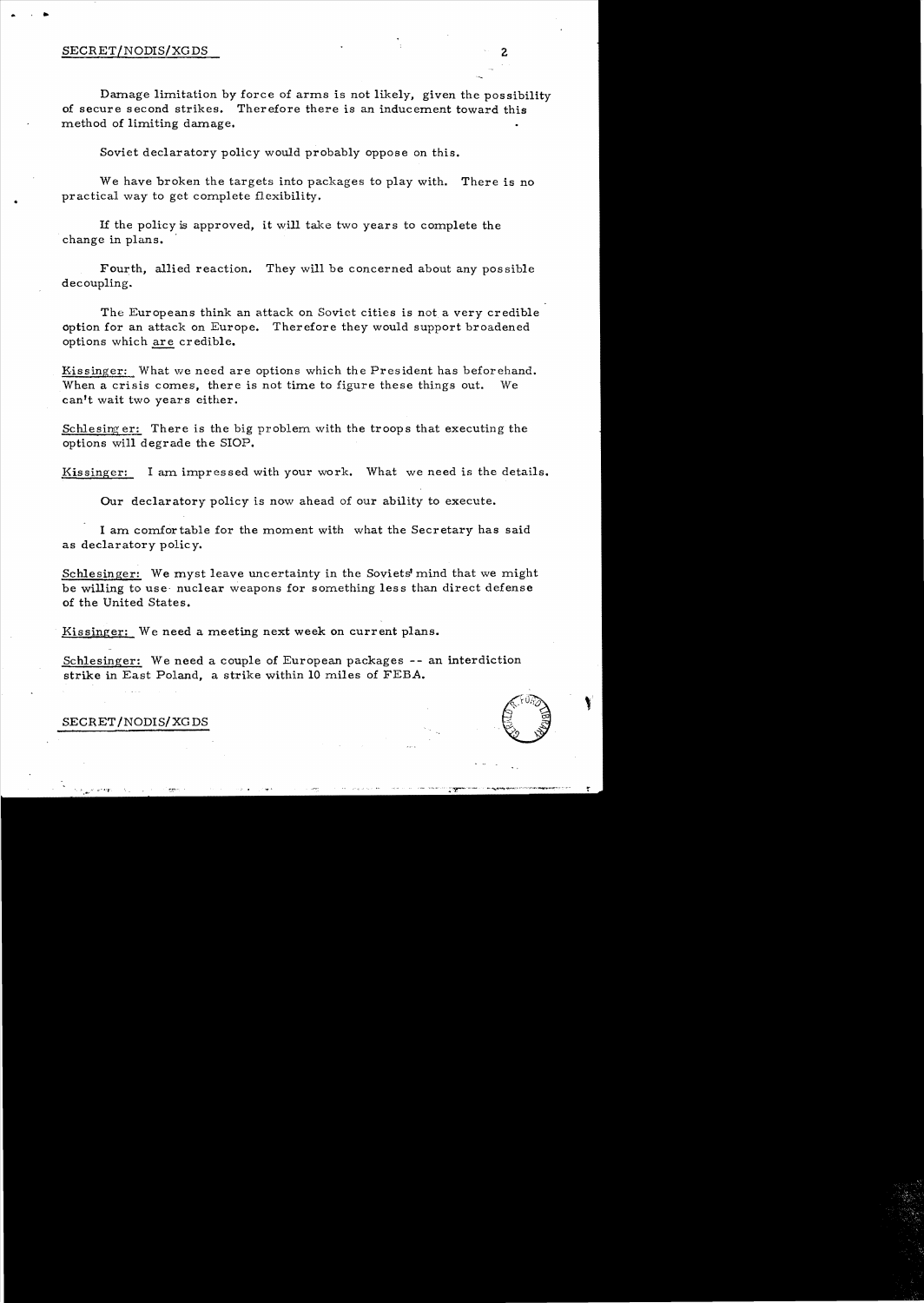HAK / Schlesni are with THE WHITE HOUSE **2 GMM** Pentagon  $\begin{array}{c}\n\downarrow & \beta k \beta t \frac{m}{4} \\
\downarrow & \beta k \beta t \frac{m}{4} \\
\downarrow & \lambda \frac{m}{4} \\
\downarrow & \lambda \frac{m}{4} \\
\end{array}$ Kein aspects for southof for calation Construits For Europe, for example warm them unions have not had any until level G-Planning hav E Effect of changes in Employment -We decided flywork stringthouse - We tried to everyon a target system - to Toget will promptive corrocation wedo with the industry of finds. S - We want to broke or potential detects

**DECLASSIFIED ALITHORITY**  $mR0800$ NARA, DATE\_

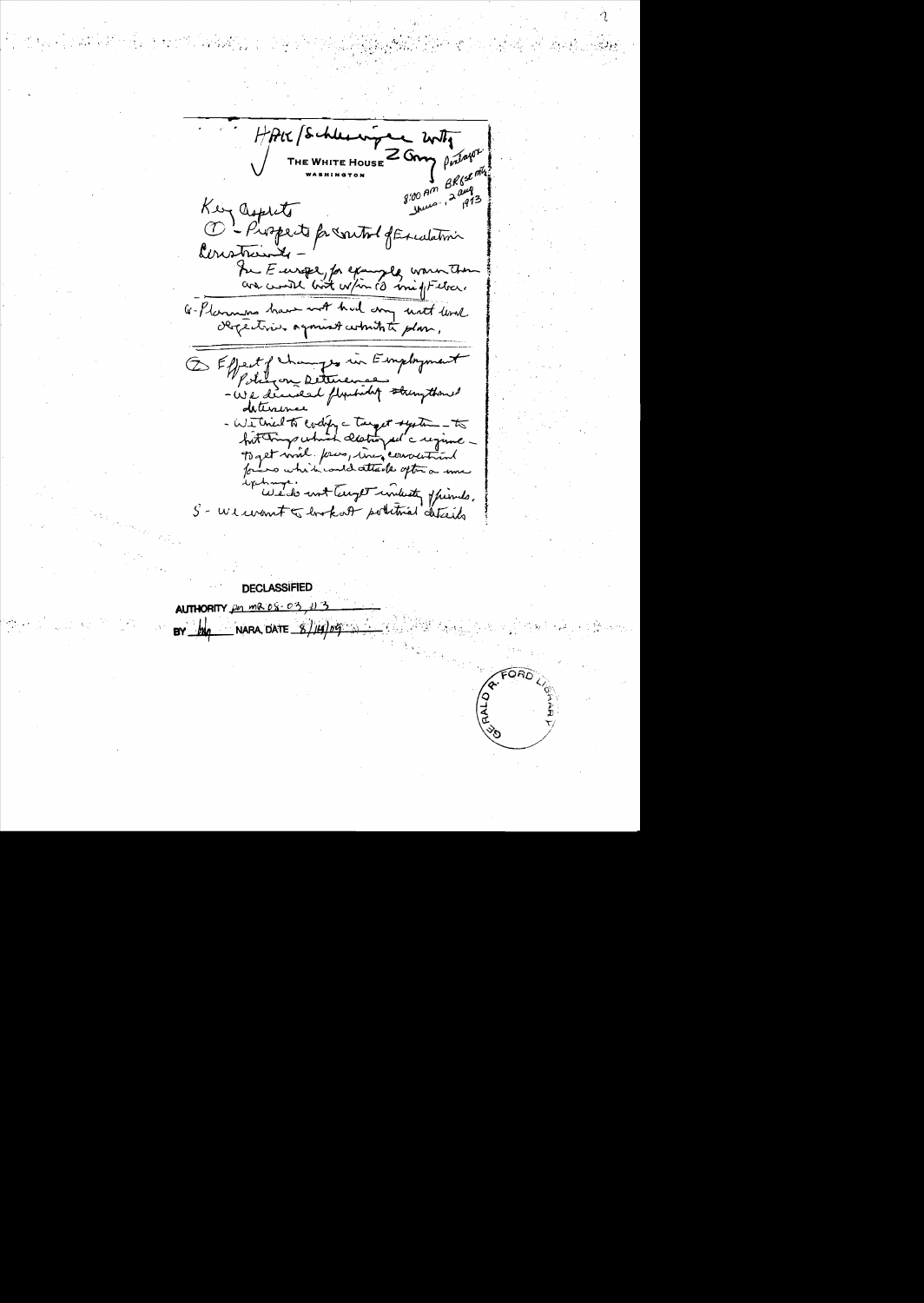THE WHITE HOUSE For example, Russian are learthour<br>5 To fals 5 Rp oportation. Say we would Tekex aun. Targeton as against party, eccurring dung 3) Contraspeted USSR/PRC reaction. D.L. by face of carms is not been, its includencent Toward this mather of USSR declarating poing would probably EU e have boken tagets into packing If poem is approved, will take 2 aprote 4 albert vaction They will be emanded not

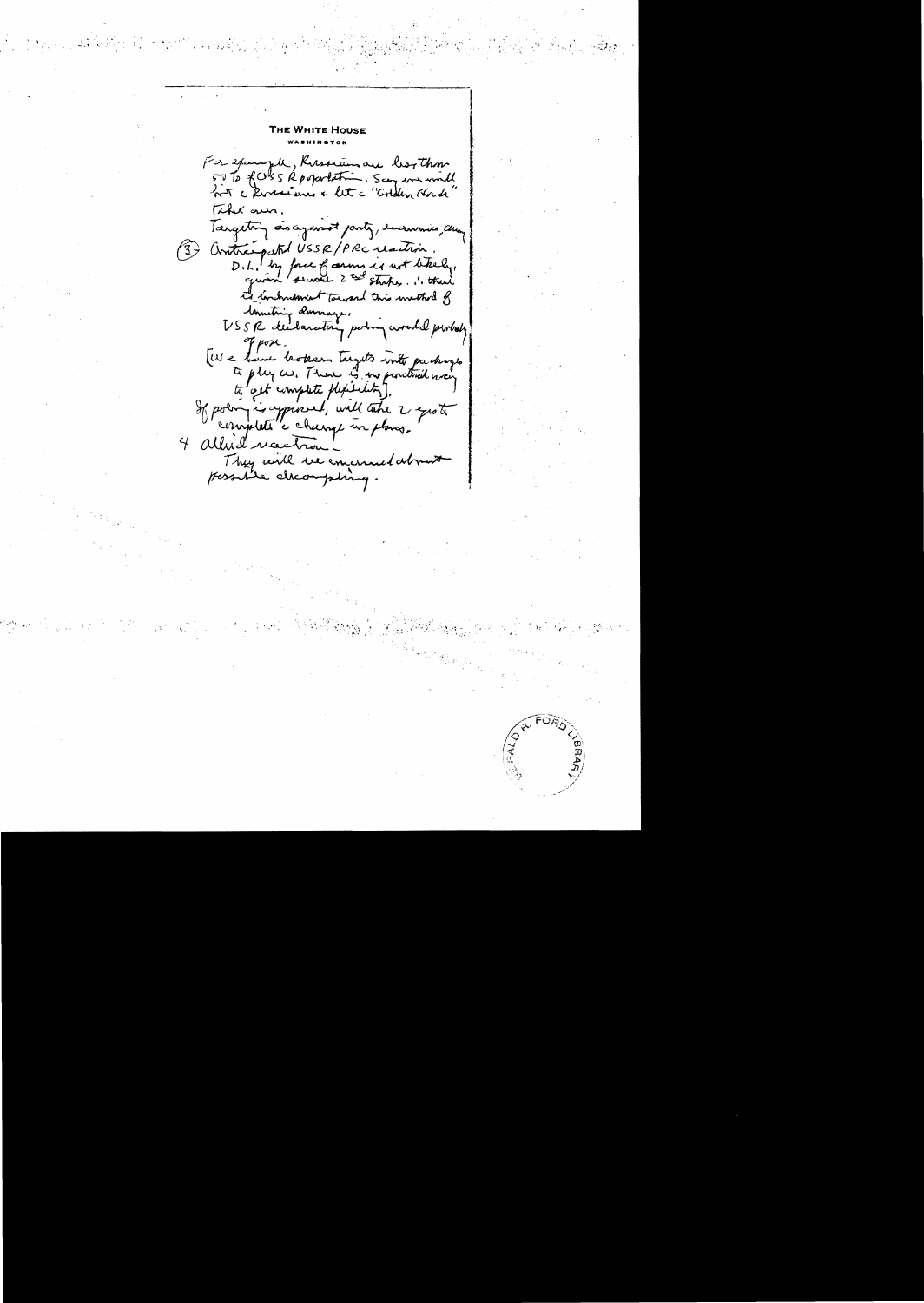THE WHITE HOUS S- Europrans think an attende on Sav entier is water were exclude form for an hoodlenel options which are credibile, K - What we wind are sptrains where I'ves has safere hand, sellen a crisis comes, tros Is no time to fyine these thing mit S - There is a big peoplement of atrops that K - gam impressed co/ your work. Declarating Paling - Star wow opened of am abrility to execute. K - game computation for a woment w/ S - Les most leave uncertaintz in Soons trat wie - myself in withing